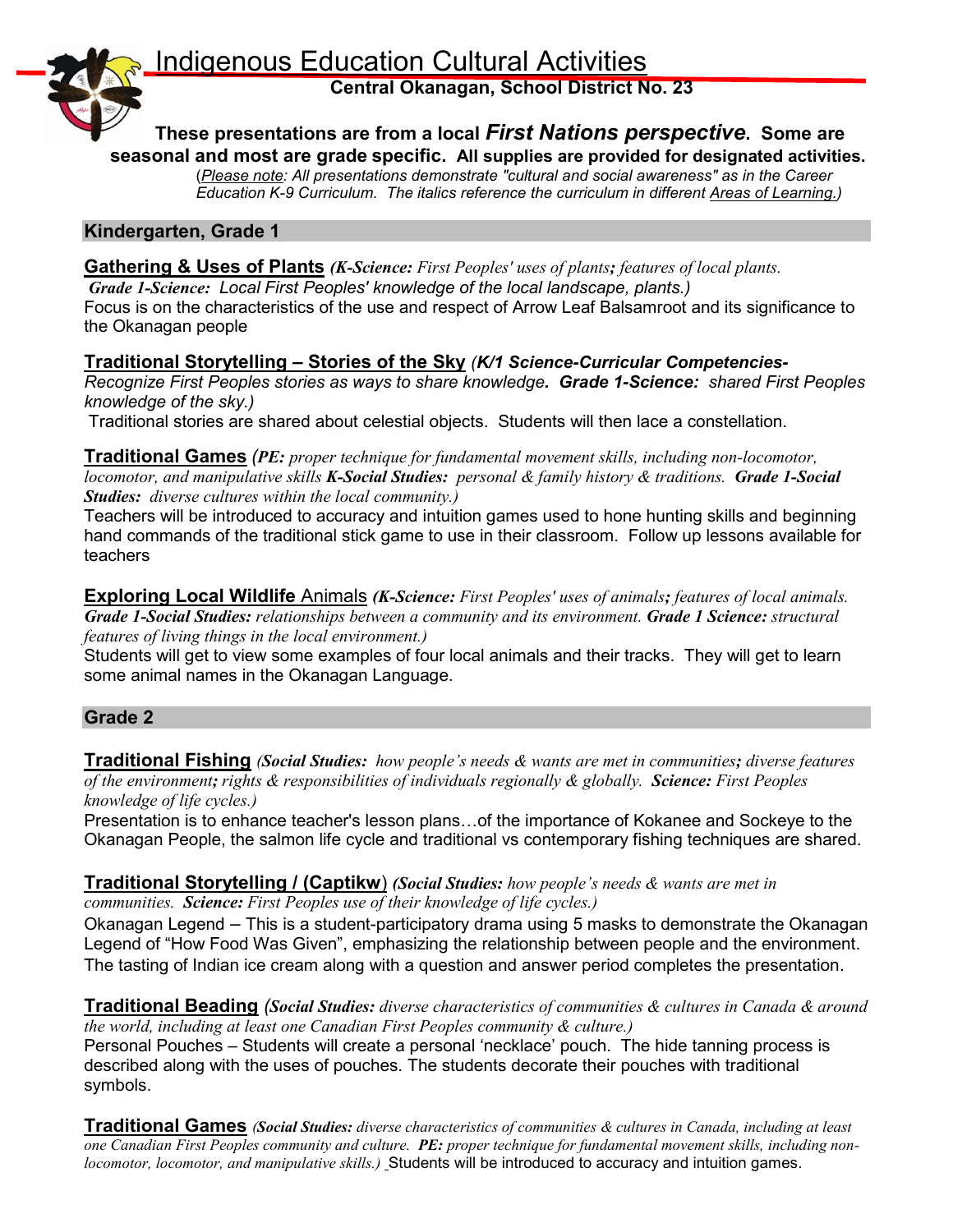

# Indigenous Education Cultural Activities

**Central Okanagan, School District No. 23**

These presentations are from a local *First Nations perspective.* All supplies are provided for activities. (*Please note: All presentations demonstrate "cultural and social awareness" as in the Career Education K-9 Curriculum. The italics reference the curriculum in different Areas of Learning.)* 

## **Grade 3**

**Traditional Dwellings** *(Social Studies: cultural characteristics and ways of life of local First Peoples and global Indigenous peoples; interconnections of cultural and technological innovations of global and local indigenous peoples.)*

Using explanations and examples about the tipi, tule mat, kekuli, longhouse and lodges, students will create a small replica tipi as the activity, adding Aboriginal design symbols.

**Traditional Storytelling / (Captikw**) *(English LA: explore and appreciate aspects of First Peoples oral traditions. Social Studies: oral history, traditional stories, artifacts as evidence about First People cultures.)* Sharing of traditional stories about local land formations.

**Traditional Beading – Medicine Wheel Values** (*Arts: traditional and contemporary Aboriginal arts)* Medicine Wheel Necklaces **-** The four colors of the Medicine Wheel are used for beading and patterning, along with a cultural talk about the characteristics of the Medicine Wheel.

**Traditional Games** *(Social Studies: Cultural characteristics and ways of life of local First Peoples. PE: proper technique for fundamental movement skills, including non-locomotor, locomotor, and manipulative skills.)*

Students will develop specific strengths by interacting with various traditional games. An open area is required.

### **Grade 4**

**Indigenous Plants** *(Social Studies: the pursuit of valuable natural resources played a key role in changing the land, people and communities.)*

Students will explore local plant life and their traditional uses in either an outdoor ethno walk or an indoor presentation (outdoor walk is seasonal).

**Traditional Storytelling (Captikw)** *(English Language Arts: awareness of the oral tradition in First Peoples cultures. Science: the effects of the relative positions of the sun, moon, and Earth including local F P perspectives.)*

Students will make connections to stories through the understanding of Oral history and traditional stories in Aboriginal culture. Stories will revolve around traditional local stories about the sun and moon.

#### **Traditional Beading** *(Social Studies: Interactions between First Peoples and Europeans. Art: traditional and contemporary Aboriginal arts and arts-making processes)*

Students will learn about common objects traded between Okanagan First Peoples and early Fur Traders. Students make a key chain using different colours of beads which represent a traded item.

**Traditional Drumming** *(Social Studies: the history of the local First Peoples communities.)* Students use rattles and hand drums and are taught the Okanagan Anthem.

### **Traditional Stick Games**

Students will be introduced to accuracy and intuition games and the beginning hand commands of the traditional stick game.